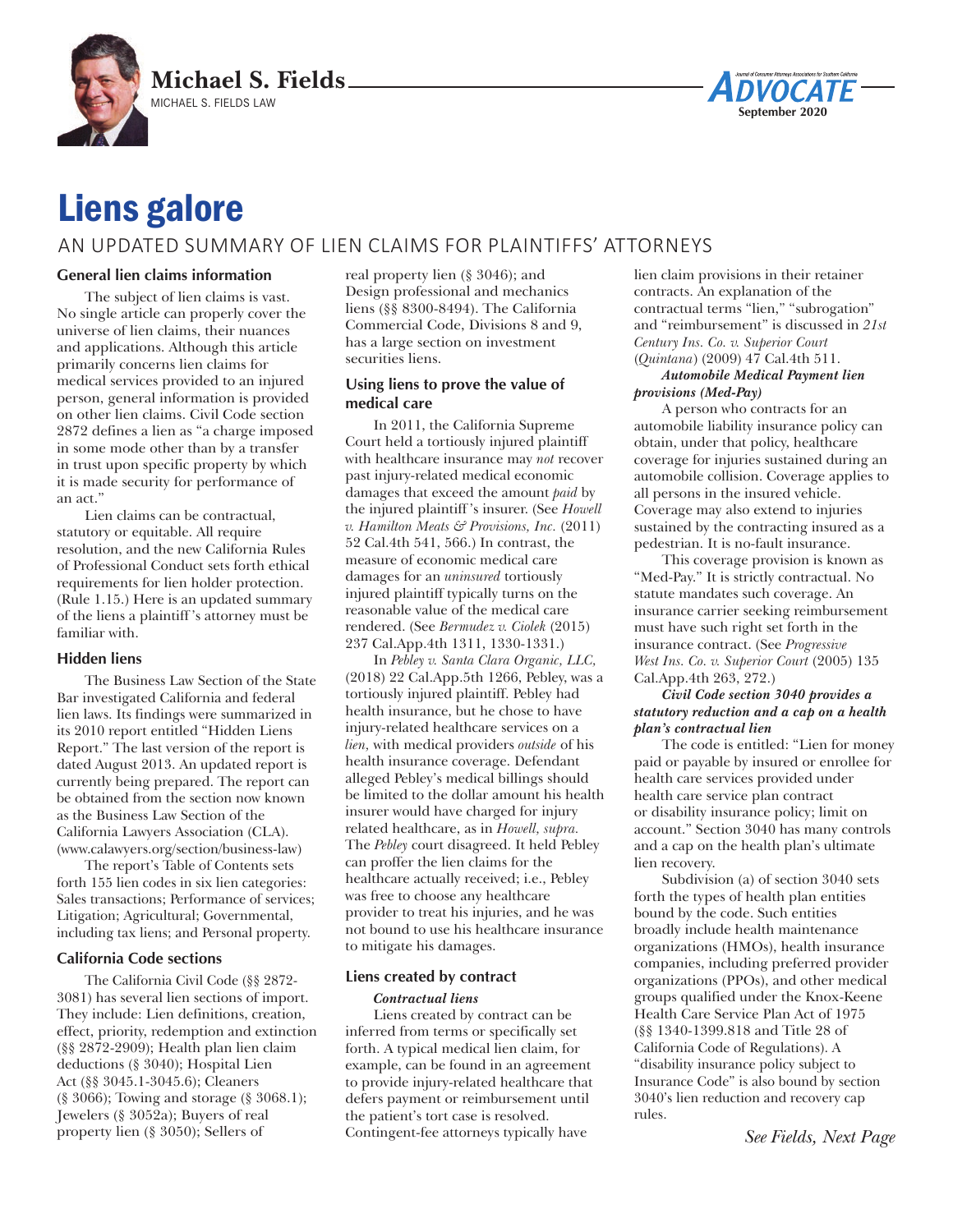

# **Liens created under federal law** *Basic federal law*

Under the Federal Medical Care Recovery Act, all agencies of the federal government are given statutory powers to recover the reasonable cost of injury-related medical care to a service member, retiree, or dependent of a service member necessitated by a third-party tortfeasor. An automatic statutory lien claim is created against all third-party liability claims. (FMCRA) (42 U.S.C. §§ 2651-2653, amended 2006.)

The injured beneficiary has an affirmative duty to notify the proper federal government lienholder of the potential lien claim. (28 C.F.R. § 43.2) The federal government can waive or compromise its lien claim. (32 C.F.R. § 757.19. and 42 U.S.C. § 2652.) It has three years to initiate its tort rights, and it is not subject to a state's statute of limitations, when it brings a collection action under the FMCRA. (See *United States v. Gera* (3rd Cir. 1969) 409 F.2d 117, 120; see also 28 U.S.C. § 2415(b) establishing a three-year statute of limitations, after the federal government's right of action first accrues.)

The federal government's claim is only for economic damages regarding injury-related medical care (and pay loss for uniformed military). The injured party's rights against the tortfeasor for noneconomic damages, such as pain and suffering, and other economic damages, are separate claims from the federal claim. (42 U.S.C. § 2652(c).) State substantive law determines whether tort liability exists.

## *U.S. Department of Veterans Affairs (VA) and CHAMPVA (for spouses and children)*

Injury-related medical care provided by the VA to a VA beneficiary caused by a third-party tortfeasor is required to be compensated under the FMCRA. A VA beneficiary is generally a person retired or discharged from military service. VA recovery from third-party liability is limited to nonservice-connected injuries. (38 U.S.C. § 101(17).)

# *TRICARE (formerly CHAMPUS)*

The Department of Defense provides medical, dental and medication services for active military personnel and their families through TRICARE. (10 U.S.C.  $§ 1072(2)(H)(7)$ .) These healthcare services are administered at government facilities or nonmilitary facilities. Coverage can be obtained for extended family members, retirees, and many other beneficiary categories.

TRICARE is like a giant insurance company, with coverage provided to all seven uniformed services; i.e., Army, Navy, Marine Corps, Air Force, Coast Guard, Public Health Service, National Oceanic and Atmospheric Administration. TRICARE has the same lien rights as other federal government healthcare providers. (5 U.S.C. § 3106.)

# *U.S. workers' compensation*

A federal lien is created for benefits provided to a federal employee who is injured by a liable third party. (5 U.S.C. § 8132.) The federal government does not have an independent right of action against the responsible tortfeasor; therefore, the injured employee may be required to assign to the government a portion of his/her interest in the thirdparty claim to avoid termination of future government benefits. (5 U.S.C. § 8131(b).)

#### *Original (traditional) Medicare*

Medicare is a program that allows Social Security beneficiaries to have medical insurance. Medicare-insured individuals (retired and disabled) suffering injuries caused by another can obtain Medicare coverage for the injury. An injured Medicare beneficiary is accountable to repay Medicare upon recovery from a third party or the third party's insurance carrier. Note that Medicare's recovery rights apply only to "original" Medicare; i.e., Plan A (hospitalization) and Plan B (medical care). Other Medicare plans are discussed in the following sections.

Medicare considers itself a secondary payer; i.e., the primary payer is the tortfeasor and/or the tortfeasor's insurance carrier (and others) under the

Medicare Secondary Payer Statute (MSP). (42 U.S.C. § 1395y(b).) The Centers for Medicare & Medicaid Services (CMS) is responsible for managing Medicare and collection of original Medicare's lien claim. Medicare has an automatic lien on the third-party recovery that is superior to any other lien claim.

Medicare regulations allow for double recovery directly against the third party and the third party's insurance carrier for failing to honor the Medicare lien claim. Additionally, both the injured Medicare beneficiary and his/her attorney are subject to double recovery payable to Medicare, if they fail to notify and honor a Medicare claim. (42 C.F.R. § 411.24(c) and  $(g)$ .)

#### *Medicare Advantage*

Under Part C of the Medicare Act, a Medicare beneficiary can obtain Medicare healthcare from a private insurance company. This program is known as Medicare Advantage, and the insurance carrier is known as a Medicare Advantage Organization (MAO).

About 40% of individuals qualifying for Medicare opt out of original Medicare to join an MAO (Part C) program. Various private insurance companies (Scan, Blue Cross, Kaiser, Humana, etc.) provide all of the benefits allowed under "original" Medicare. (42 USC § 1395w-21 through § 1395w-29.) They may also provide additional benefits, such as prescription drugs, to entice the Medicare-qualified person to an exclusive contract with the MAO. The Centers for Medicare and Medicaid Services (CMS) pays the (MAO) a fixed formula for each Medicare beneficiary enrolled in the proffered Medicare Advantage program.

A Third Circuit case, *Avandia Marketing etc. adv. Humana Medical Plan*  (3rd Cir. 2012) 685 F.3d 353, cert. den. (2013) 569 U.S. 918, held an MAO has the same lien enforcement rights under the Medicare Secondary Payer Act (MSP), 42 U.S.C., section 1395y(b)(3)(A), as allowed by original Medicare against a beneficiary or third-party tortfeasor/ *See Fields, Next Page*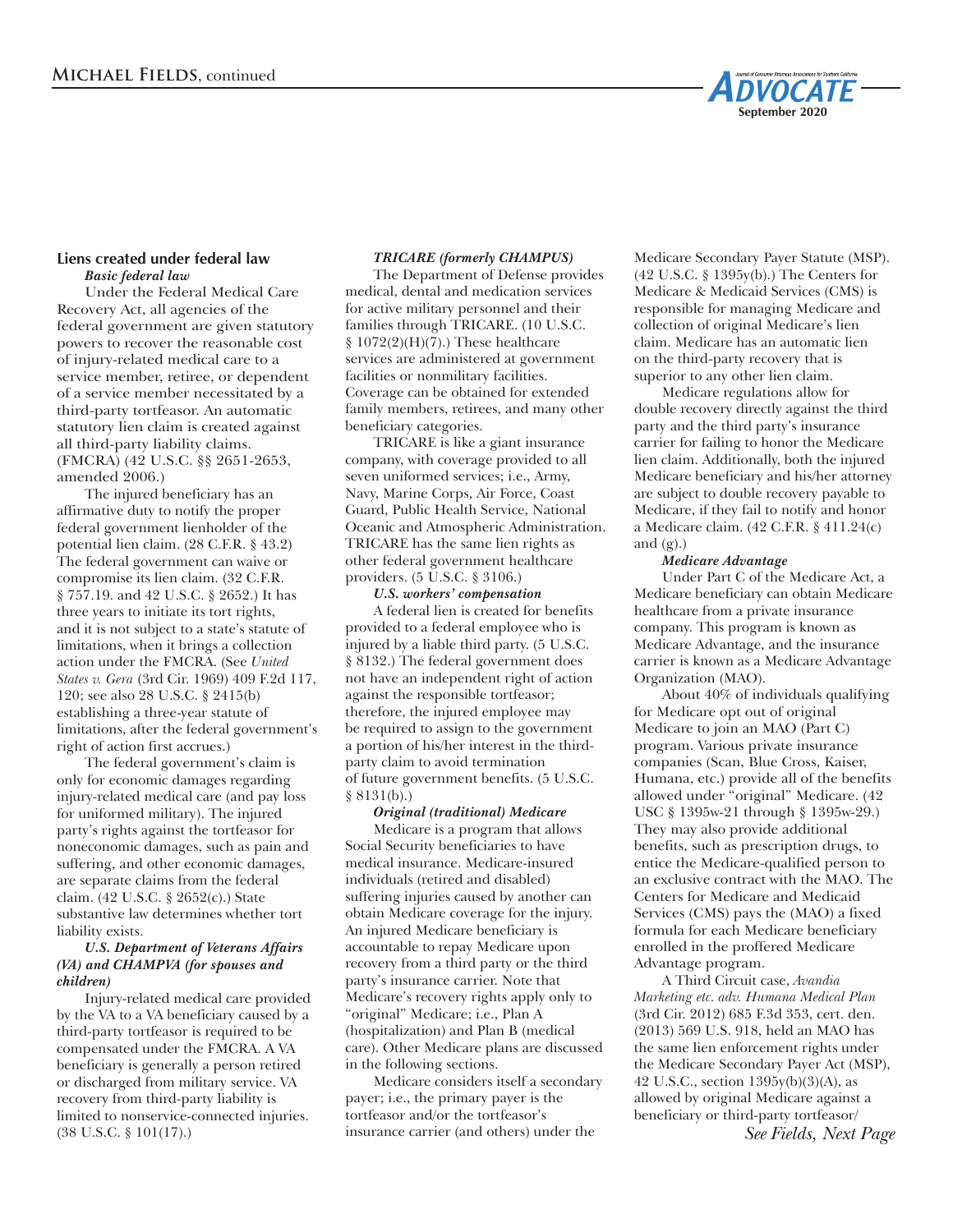

carrier (primary payers). Collection, however, is handled strictly by the MAO or an MAO-contracted collection agency, instead of CMS.

Under *Avandia Marketing*, the MAO has a private cause of action against primary payers and double recovery rights, as allowed under original Medicare's MSP rights. (42 U.S.C. § 1395y(b).) The 9th Circuit, however, allows an MAO's lien-claim enforcement only if the MAO contract with the Medicare Advantage beneficiary so permits. (See *Parra v. PacifiCare of Arizona, Inc.* (9th Cir. 2013) 715 F.3d 1146, 1149.)

# *Medicare Part D, prescription drugs*

Under Part D of the Medicare Act, prescription drugs are obtainable by a Medicare beneficiary through private insurance carriers. Case law is scant on the lien claim rights of a Part D insurance company. It is likely, however, the MSP's (42 U.S.C. § 1395y(b)) lien claim rights will apply to the benefit of a Part D insurance company, in the same manner as it applies to a Medicare Advantage insurance carrier.

#### *Medicaid*

Medicaid is a welfare public assistance program, and it is "means" tested. (42 U.S.C. § 1396a. and 42 C.F.R. § 433.145.) Healthcare for those who qualify in California is administered through the California Department of Health Care Services' Medi-Cal program. (Welf. & Inst. Code, §§ 14000-14198.) All Medi-Cal lien claims are to follow the federal Medicaid rules and case interpretations of the Welfare and Institutions Code, as set out in the Medi-Cal section of this article (below).

#### *Other federal codes*

Other applicable federal codes and regulations include: Mandatory Victims Restitution Act (18 U.S.C. § 3663 et seq.); and Dependents' Medical Care Act (10 U.S.C. § 1071 et seq.).)

#### *Employee Retirement Security Act (ERISA)*

The Employee Retirement Income Security Act (ERISA), 29 U.S.C. § 1001 et seq., allows an employer to self-fund

healthcare for its employees. ERISA is not a federal- or state-provided medical provider or insurer.

Basically, *if* an employer's ERISA healthcare plan *contract* requires reimbursement for medical benefits paid for a tortuously injured employee, the injured employee is responsible to repay the plan the *entire* amount of the ERISA lien claim upon recovery from a tortious third party. Some cases have required the employee to pay the *entire* amount of the ERISA lien claim, even if the recovery, after deduction for attorney fees and costs, does not provide enough of a fund to repay the entire lien claim. (See *Wal-Mart Stores, Inc., v. Shank* (8th Cir. 2007) 500 F.3d 834.)

#### *Federal Employee Health Benefits Act*  **(5 U.S.C. § 8901 et seq.)**

The federal government generally provides employee healthcare insurance coverage with carriers controlled by state regulations. Thus, reimbursement and lien rights are governed by *state law.*

# **Liens created under California law**

# *Hospital Lien Act (HLA)*

The HLA, Civil Code sections 30451- 3045.6, gives hospitals that provide emergency care to an injured person a right to be compensated by the *responsible* third party or that party's insurance carrier for the *reasonable and necessary* charges incurred by the tortiously injured patient. (§ 3045.1.) (See *State Farm Mutual Ins. Co. v. Huff* (2013) 216 Cal.App.4th 1463, 1469.) All sections of the HLA should be read to understand that the lien is effectuated on a third party, and/or that party's insurance carrier, for injuries tortuously caused to the injured hospital patient. Service of the lien claim must follow the strict rules of the HLA. (§ 3045.3.)

The hospital's lien rights include emergency care and *ongoing* care (including hospitalization), even if there is a gap of time between the emergency care and the follow-up care. Note, however, the injured person who received the hospital care *may* remain liable for the hospital bill, if the liable third party or his or her insurance carrier fails to properly assert and collect its lien claim.

# *Medi-Cal benefits*

Medi-Cal is an extension of the federal Medicaid law. It is designed to provide health care to needy persons. California gets federal Medicaid funds to support its Medi-Cal program, and California must adhere fully to the federal Medicaid Act.

Medicaid rules preempt California rules. (42 U.S.C. §§ 1396-1396v.) Although Medicaid has an "anti-lien" provision, Medicaid law requires states to seek reimbursement for medical expenses in third-party tort actions. (Welf. & Inst. Code, § 14124.70 et seq.) The injured beneficiary's attorney is allowed a 25% fee from Medi-Cal's recovery and a pro rata share of litigation costs. (§ 14124.72, subd. (d).)

The value of the Medi-Cal lien claim is dependent on a percentage ratio to the value of the case. This ratio percentage was established by the U.S. Supreme Court in *Arkansas Department of Health and Human Services v. Ahlborn* (2006) 547 U.S. 268. Based on *Ahlborn*, the California Legislature amended Welfare and Institutions Code section14124.76 to require California courts to be "guided" by *Ahlborn.* "Expressed mathematically, the *Ahlborn* formula calculates the reimbursement due to the total settlement divided by the full value of the claim, which is then multiplied by the value of benefits provided." (*Aguilera v. Loma Linda University Medical Center* (2015) 235 Cal.App.4th 821, 828.)

Medi-Cal lien rights are superior to all lien claims, except for a Medicare lien claim. When Medi-Cal pays health insurance *premiums* for a Medi-Cal beneficiary to a private insurance carrier, Medi-Cal's statutory lien is limited to the *premiums* paid. (*Moore v. Kaiser Foundation Health Plan, Inc.* (1997) 57 Cal.App.4th 178.)

#### *Special needs trust*

Probate Code sections 3600-3612 allow a special needs trust beneficiary to receive Medi-Cal benefits (and other *See Fields, Next Page*